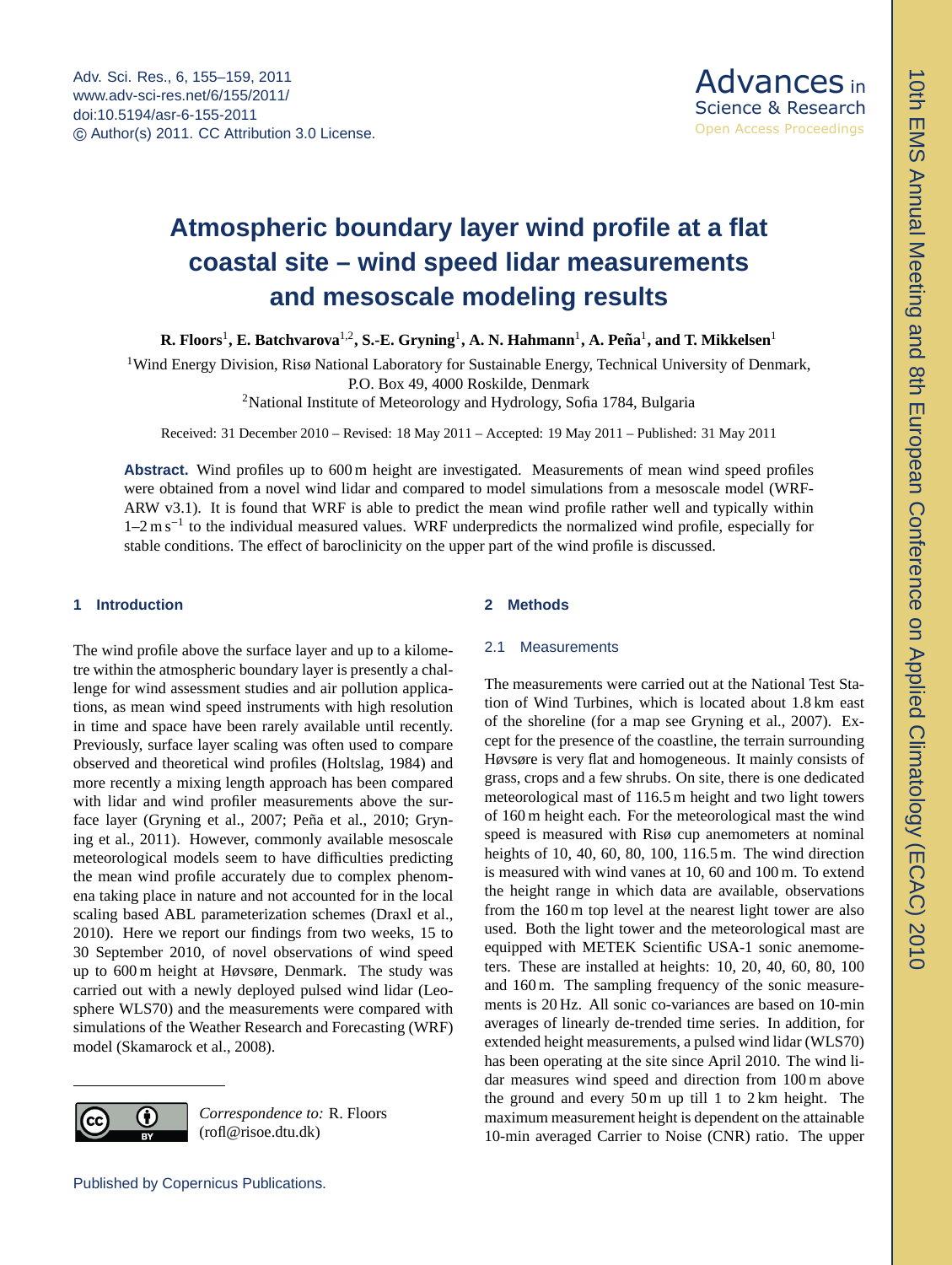measuring height is usually determined by the cloud base, where the lidar signal  $(1.55 \,\mu\text{m})$  largely weakens. The wind lidars Doppler shift based wind measurements are processed into 10-min average quantities. The wind lidar is equipped with a rotating silicon prism providing an optical scanning cone of 15 degrees. One 360 degree full scan (rotation) is performed about every 30 s.

#### 2.2 WRF model description

The wind profiles were predicted using a research real-time forecast system based on the WRF ARW model version 3.1 [\(Skamarock et al.,](#page-4-5) [2008\)](#page-4-5), developed by the National Centre for Atmospheric Research (NCAR). It is a numerical weather prediction and atmospheric simulation system designed for both research and operational applications. Here, a set up of three domains covering Northern Europe is used (for a map see [Draxl et al.](#page-4-4) [\(2010\)](#page-4-4)), with a horizontal grid size of 18, 6 and 2 km. Data for initial and boundary conditions comes from analyses and forecasts of the National Center for Environmental Prediction (NCEP, USA) global GFS model. The grid point from the 2 km resolution innermost grid at Høvsøre is located 700 m East and 2000 m North of the measuring point (mast and WLS70). The model calculates the meteorological parameters at 37 vertical levels from the surface to pressure level 100 hPa. Nine of these levels are within the height range of 600 m that is analysed in this study and the first model level is at 14 m. The physical options of model setup include the Yonsei University (YSU) planetary boundary layer (PBL) scheme [\(Hong et al.,](#page-4-6) [2006\)](#page-4-6), the Noah land surface scheme [\(Chen and Dudhia,](#page-4-7) [2001\)](#page-4-7) and the Thompson microphysics scheme [\(Thompson et al.,](#page-4-8) [2004\)](#page-4-8). A comparison with other PBL parameterizations can be found in [Draxl](#page-4-4) [et al.](#page-4-4) [\(2010\)](#page-4-4). The YSU scheme is the one of the most commonly used parameterizations and we want to investigate its performance in predicting mean wind profiles for wind resource assessments. The model is run every 24 h. After the 6 h spin-up of the model, the forecast up to 30 h is used to generate a continuous hourly time series.

#### **3 Results**

## 3.1 Comparison between cup and wind lidar measurements

The analysis of the measurements is limited to the period, 15 to 30 September 2010, because the lidar was running without many interruptions in this period. It constitutes a first analysis of the data in order to get an impression of the challenges and possibilities of wind profile lidar measurements and WRF wind simulations of up to several hundreds of meters. Firstly we evaluate the quality of the wind lidar measurements by comparing wind speed derived from the lidar to cup anemometer measurements at the meteorological mast at 100 m height, Fig. [1.](#page-1-0) The agreement can be seen to be good



<span id="page-1-0"></span>**Figure 1.** Comparison of wind speed measurements from the wind lidar and cup anemometer at 100 m height for 10 min means.

with a correlation coefficient  $R^2 = 0.9995$  and gain of 0.9982<br>(through origo) It is clear from these data that the WI S70 (through origo). It is clear from these data, that the WLS70 wind lidar is a precise remote sensing based tool for measurements of mean wind speed.

## <span id="page-1-1"></span>3.2 Mean wind profile

The wind speed at 100 m during the 2 week observation period is shown in Fig. [2](#page-2-0) together with the prediction of the wind speed by the WRF model. It is a good period for model evaluation because of the considerable variation in the wind speed, from less than  $2 \text{ m s}^{-1}$  to more than  $20 \text{ m s}^{-1}$ . It can be seen that the WRF model simulations predicts the variation of the wind speed relatively well, showing no obvious systematic deviation neither for small nor high wind speeds. The comparison is further illustrated at both 100 and 600 m height in scatter plots, Figs. [3](#page-2-1) and [4,](#page-2-2) which indicates that the wind speed is slightly underpredicted by the WRF model at both 100 m and 600 m and typically is within  $1-2 \text{ m s}^{-1}$  of the individual measured values.

The normalized mean wind speed profile for the two week period is shown on Fig. [5.](#page-2-3) Each measurement of the wind speed is normalized with the sonic-anemometer measured friction velocity at 20 m height and then all normalized wind speeds are averaged. The normalized WFR wind profile is derived in a similar way using the friction velocity calculated by the WRF model. Despite the under-prediction by the WRF model it can be seen that the general shape of the wind profile agrees rather well with the measurements. Considering the rather good wind speed prediction, Figs. [3](#page-2-1) and [4,](#page-2-2) this suggests that the friction velocity in WRF is overpredicted. A reason for this can be that  $u_{*0}$  is a parameterized value in WRF and is an average for the grid box, whereas the measured  $u_{*0}$  is a local value.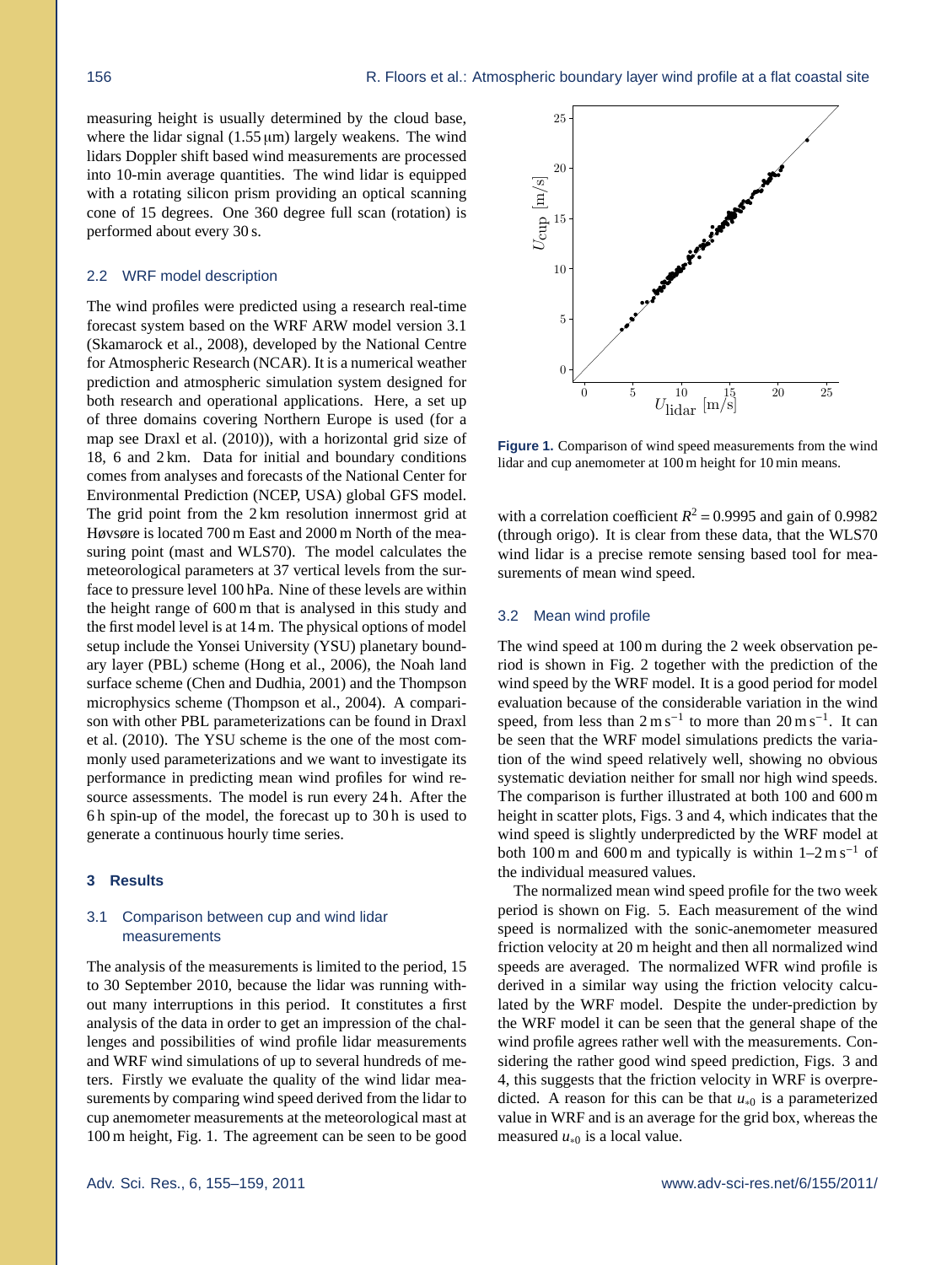

<span id="page-2-0"></span>**Figure 2.** Time series of the wind speed at 100 m height from the WRF model simulations at the Høvsøre mast (red) and the measurements with the wind lidar (blue) for the period 15–31 September 2010. The lidar measurements are filtered with a Carrier to Noise Ratio (CNR) larger than −22 dB. The lidar worked well during the whole period, the missing measurements are caused by the filtering.



<span id="page-2-1"></span>**Figure 3.** Comparison of the prediction of the wind speed from the simulation by the WRF model and measurements from the wind lidar at 100 m.

#### 3.3 Effect of stability

Whereas Fig. [5](#page-2-3) represents a composite for all stabilities of the normalized wind speed profile, the variability of the wind profile with atmospheric stability is investigated in this section. The measured wind profiles are divided into stability classes according to the Obukhov length, *L*, Table [1.](#page-3-0) The Obukhov length is derived from sonic co-variance measurements of turbulence at 20 m height at the meteorological mast. For the WRF model, it is derived from the modelled heat flux, friction velocity and temperature.

Figure [6](#page-3-1) shows the normalized wind speed profiles sorted into stability classes. The wind profiles order as expected from surface layer theory with the most unstable profile to the



<span id="page-2-2"></span>**Figure 4.** Comparison of the prediction of the wind speed from the simulation by the WRF model and measurements from the wind lidar at 600 m.



<span id="page-2-3"></span>**Figure 5.** Normalized mean wind speed profile for the entire period, the full line shows the WRF simulations normalized with the observed  $u_{*0}$  and the dashed dotted line with the modelled  $u_{*0}$ , the triangles are cup anemometer measurements at the mast and the dots are wind lidar measurements.

left, having the smallest wind speed gradient, and the stable wind profiles to the right with larger wind speed gradients. For very stable conditions the measured wind speed profile shows a characteristic low level jet at around 200 m height. It is also characteristic for several of the measured profiles that above 500 m the normalized wind speed decreases slightly with height, which suggest that the atmosphere is baroclinic and not barotropic as assumed in traditional wind profile parameterizations such as [Blackadar](#page-4-9) [\(1962\)](#page-4-9). Future attempts will be done in order to estimate the baroclinicity shear *S* :

$$
S = \left(\frac{dU_g}{dz}\right)\frac{\kappa h}{u_{*0}},\tag{1}
$$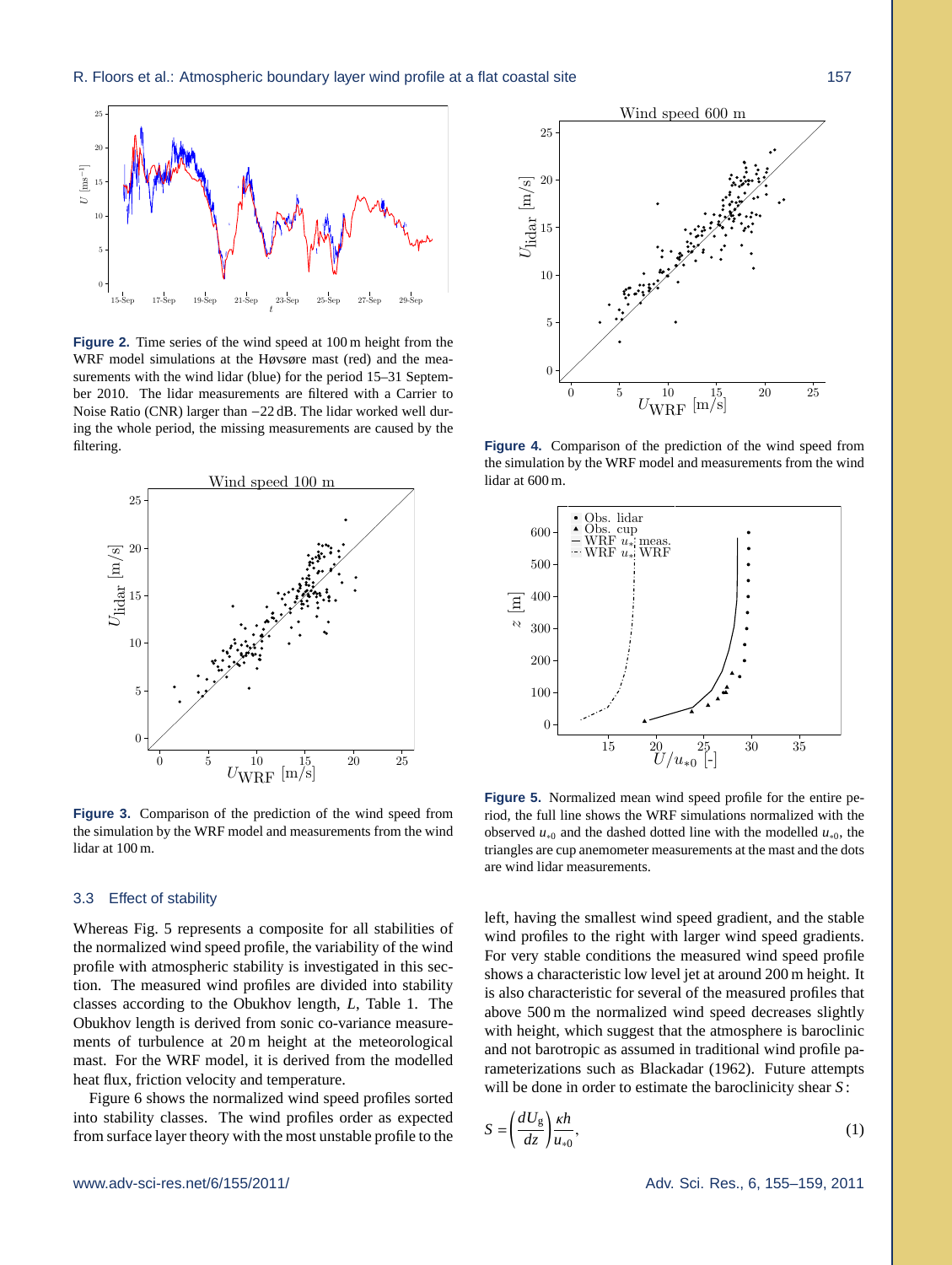<span id="page-3-0"></span>**Table 1.** The stability classes according to Obukhov length, *L*.

| Nr.            | Stability class name       | Obukhov length interval [m] | $#$ of obs. |
|----------------|----------------------------|-----------------------------|-------------|
|                | Unstable $(u)$             | $-100 > L > -200$           | 10          |
| 2              | Near unstable/neutral (nu) | $-200 > L > -500$           | 17          |
| $\mathcal{R}$  | Neutral $(n)$              | $ L  \geq 500$              | 97          |
| $\overline{4}$ | Near stable/neutral (ns)   | 200 > L > 500               | 22          |
| 5              | Stable $(s)$               | 50 > L > 200                | 17          |
| 6              | Very stable (vs)           | 10 > L > 50                 | 8           |
|                |                            |                             |             |



<span id="page-3-1"></span>**Figure 6.** Profiles of normalized wind speeds as function of stability (Table [1\)](#page-3-0). The full lines represent WRF simulations and the symbols measurements as in Fig. [5.](#page-2-3) The friction velocity that is used to normalize the wind speed for the measurements is taken from the meteorological mast, and for WRF from the simulation.



<span id="page-3-2"></span>**Figure 7.** As Fig. [6,](#page-3-1) except that  $u_{*0}$  is taken from the measurements.

from the gradient of the wind profile in the upper part by use of slightly modified version of the model for the wind profile proposed by [Gryning et al.](#page-4-1) [\(2007\)](#page-4-1). Here  $U<sub>g</sub>$  is the geostrophic wind speed at the top of the boundary layer, κ is the von Karman constant and *h* the height of the boundary layer. The effect of baroclinicity is seen in wind profiles for both unstable and stable conditions. Figure [6](#page-3-1) also shows wind profiles from the WRF model, normalized with *u*<sup>∗0</sup> from WRF and classified according to the modelled *L* (Table [1\)](#page-3-0). It is seen that the wind profiles vary less with atmospheric stability as compared to the measured wind profiles. This is due to the poor prediction of *u*<sup>∗</sup> and *L* in PBL parameterizations of WRF [\(Pagowski,](#page-4-10) [2004\)](#page-4-10). Figure [7](#page-3-2) shows wind profiles from WRF normalized with the measured *u*<sup>∗</sup> at Høvsøre and classified according to Table [1](#page-3-0) using measured *L*. Compared to Fig. [6](#page-3-1) the agreement between normalized modelled and measured wind profiles improves. However, the model still underpredicts the normalized wind profile for stable conditions. It is interesting to note that although the stability dependence on the wind profiles is poorly modelled in this setup of WRF, it was concluded in Sect. [3.2](#page-1-1) that the averaged wind profile agrees rather well. This suggests that the applied configuration of the WRF model can be used to derive the climatological mean wind profile but not the variability around the mean value. Looking at the wind profile from the perspective of a Weibull distribution, the WRF model is expected to predict the scaling parameter *A* rather well, but not the shape parameter *k* for the wind profile.

### **4 Conclusions**

From recent new observations of the mean wind profile from the ground and up to 600 m height with a pulsed wind lidar, the wind profiles were derived and compared with WRF model simulations. When averaged over all stability conditions the simulated mean wind profile agrees well with the measurements, although the normalized wind profile was underpredicted by WRF. When the normalized wind profiles were sorted in atmospheric stability classes the WRF model simulations of the normalized wind profiles showed less variability with atmospheric stability as compared to measurements. Use of  $u_{*0}$  from WRF results in a general underestimation of the normalized wind profile, while use of the measured  $u_{*0}$  leads to underprediction for stable conditions only. It was observed that the wind speed decreased with height in the upper part of the wind profile for several of the stability classes. The effect is likely caused by baroclinicity. From the